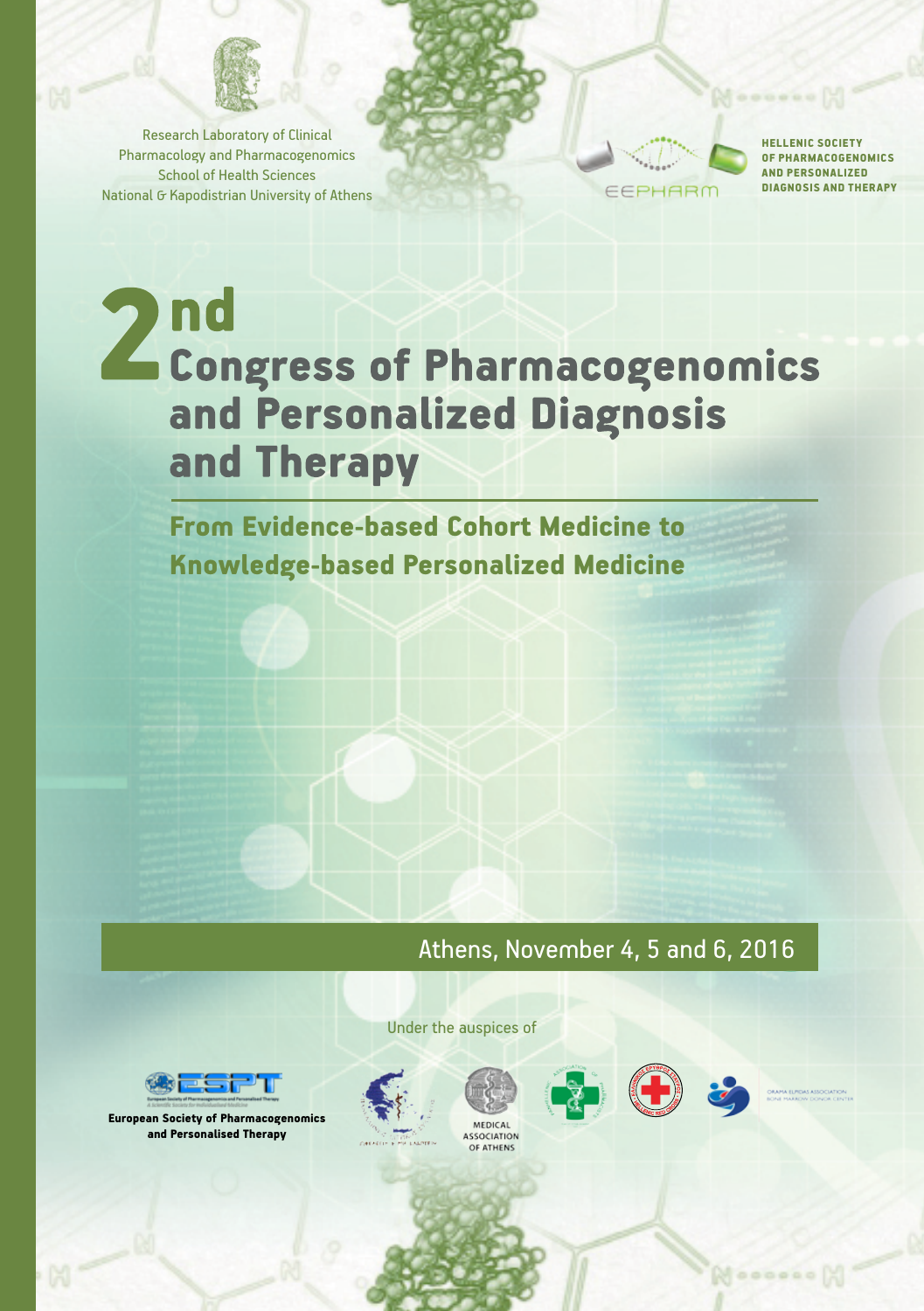The Research Laboratory of Clinical Pharmacology and Pharmacogenomics at the National G Kapodistrian University of Athens and the Hellenic Society of Pharmacogenomics and Personalized Diagnosis and Therapy (EEPHARM) invites you to the

# 2nd Congress of Pharmacogenomics and Personalized Diagnosis and Therapy: From Evidence-based Cohort Medicine to Knowledge-based Personalized Medicine

that will be held in Athens, November 4, 5 and 6, 2016 under the auspices and support of the European Society of Pharmacogenomics and Personalised Therapy (ESPT).

#### Organizer/Congress Chairman

#### *Dr. Nikolaos Drakoulis, MD*

Ass. Professor of Clinical Pharmacology School of Health Sciences, Faculty of Pharmacy National G Kapodistrian University of Athens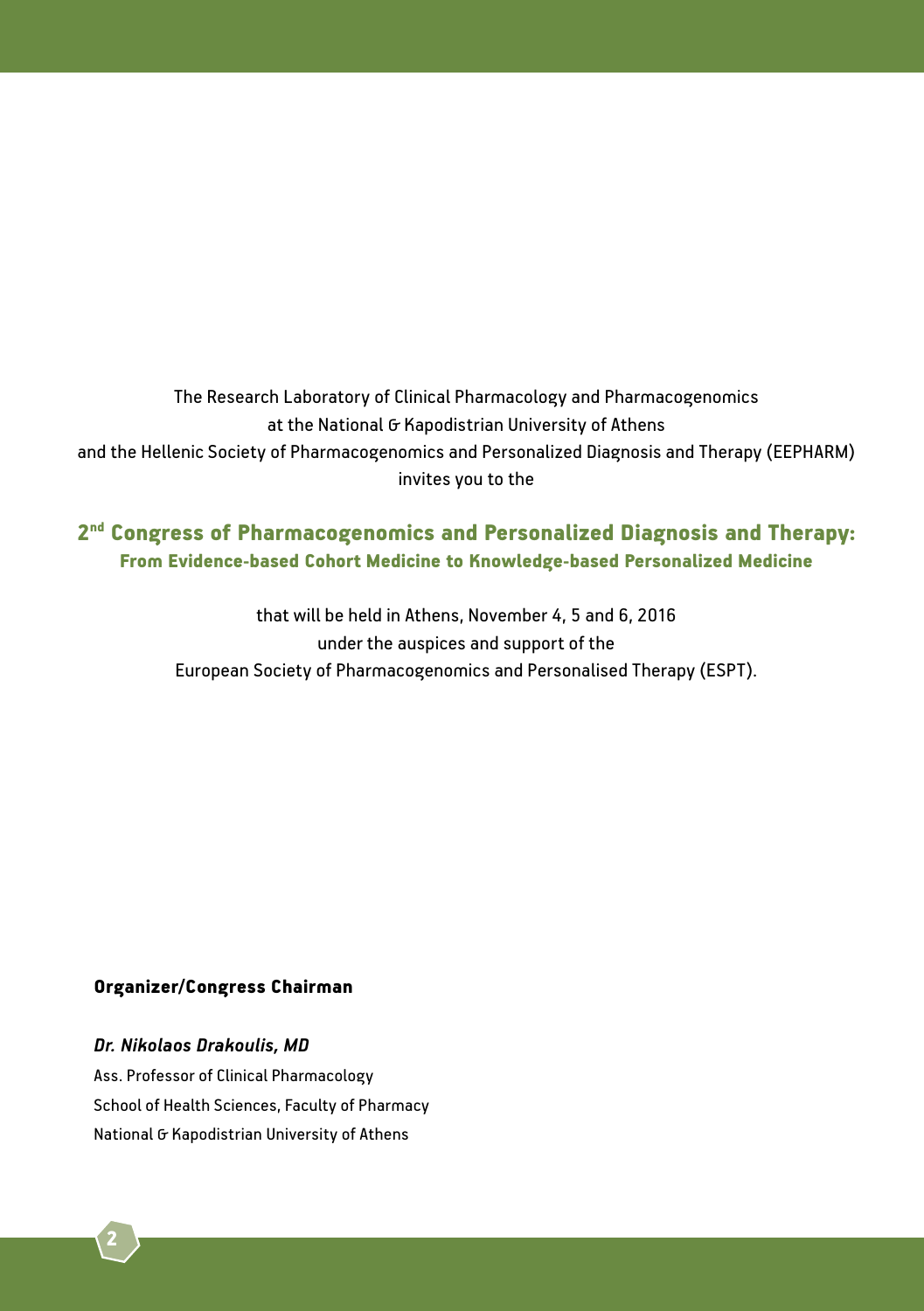## Organizing Committee

*Anastassopoulou Ioanna* Actinochemistry Phasmatoscopy, MSc, PhD National Technical University of Athens (NTUA) Greece

*Drakoulis Nikolaos* Clinical Pharmacology - MD, PhD National G Kapodistrian University of Athens, Greece

*Giamarellos Evaggelos* Infectiology - MD, PhD National G Kapodistrian University of Athens, Greece

*Haliassos Alexander* Clinical Chemistry - MD, PhD E.S.E.A.P., Athens, Greece

*Karoulias Nikolaos* Biology - BSc, PhD Amgen Hellas Ltd, Greece

*Katsarou Martha - Spyridoula* Biochemistry - Biotechnology, PhD National G Kapodistrian University of Athens, Greece

*Kroupis Christos* Clinical Chemistry - MSc, PhD National G Kapodistrian University of Athens, Greece

*Limneos Stefanos - Alexandros* Biochemistry - Biotechnology, MSc, PhD cand Forensic Laboratory of the Greek Police Greece

*Panidis Dimitrios* Clinical Pharmacy - MSc, PhD National Organization for Medicines (EOF) Greece

*Pantos Konstantinos* Cardiology - MD, PhD National & Kapodistrian University of Athens, Greece

*Papanikolopoulou Amalia* Clinical Pharmacy - MSc, PhD cand Medical Center of Athens, Greece

*Papatsiros Vasilios* Veterinary Medicine - PVM, PhD University of Thessalia, Greece

*Pappas Athanasios* Obstetrics Gynecology - MD, PhD Genesis IVF Clinic, Athens, Greece

*Raggousis Ioannis* Biochemistry - MSc, PhD McGill University, Canada

*Refenes Nikolaos* Pharmacy - MSc, PhD cand Cellgene, Swiss

*Tsaganos Thomas*  Infectiology - MD, PhD National G Kapodistrian University of Athens, Greece

*Vacalopoulou Lilian* Biology - BSc, PhD Bayer AG, Germany

*Vassilacopoulou Dido* Biology - MSc, PhD National G Kapodistrian University of Athens, Greece

*Xenos Konstantinos* Clinical Dietology - BSc, MSc, PhD cand Euroclinic, Athens, Greece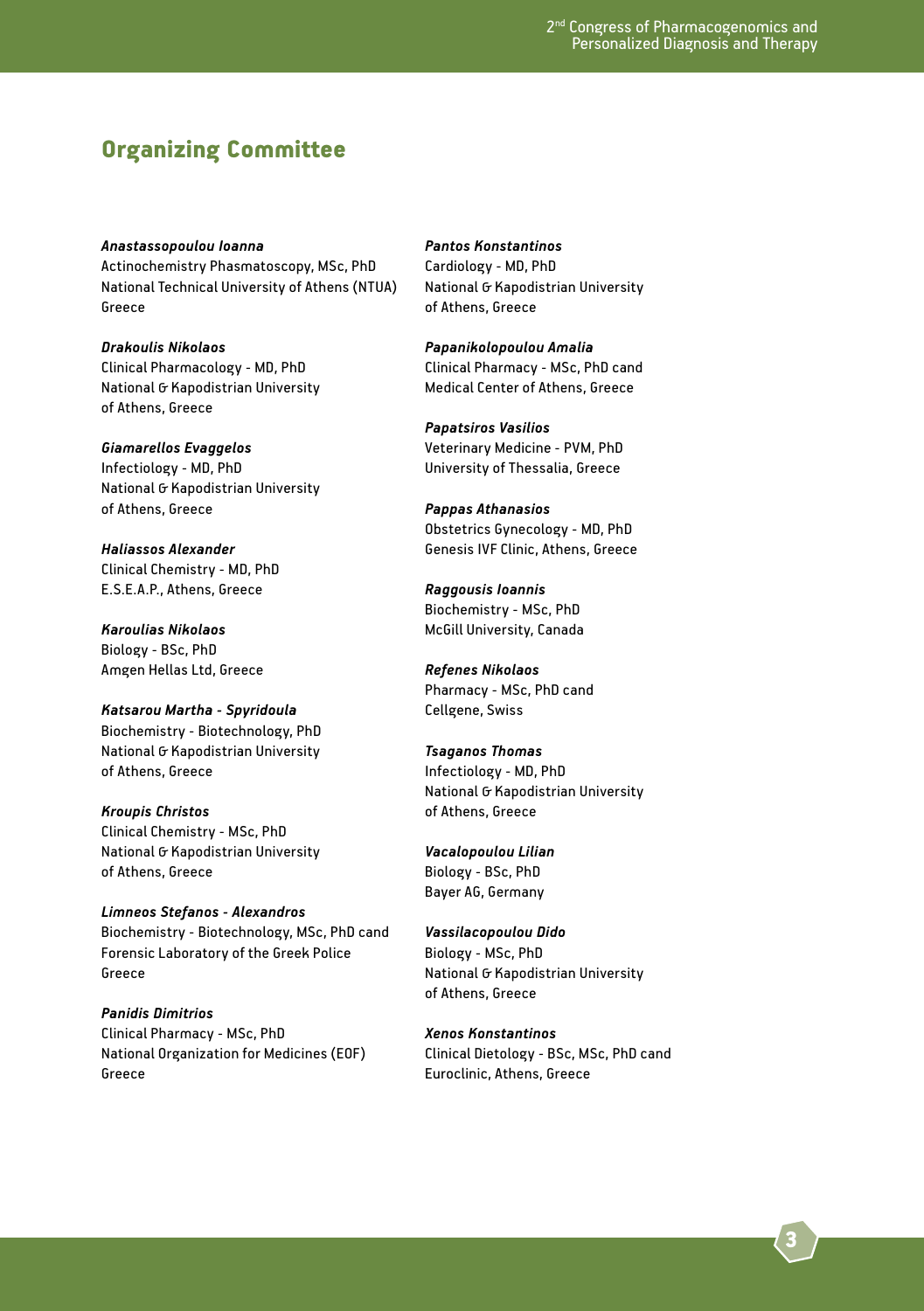# Scientific Committee

*Cascorbi Ingolf*  Clinical Pharmacology - MD, PhD University of Kiel, Germany

*Chang Sobin* Pharmacy - MPH CEO of Aquavit Pharmaceuticals, Inc. USA

*Charmandari Evaggelia*  Paediatric Endocrinology - MD, PhD National G Kapodistrian University of Athens, Greece

*Chrousos Georgios* Paediatric Endocrinology - MD, PhD National G Kapodistrian University of Athens, Greece

*Dahl Marija-Lisa*  Clinical Pharmacology - MD, PhD Karolinska Institutet, Sweden

*Drakoulis Nikolaos*  Clinical Pharmacology - MD, PhD National G Kapodistrian University of Athens, Greece

*Mavragani Clio*  Rheumatology - MD, PhD National G Kapodistrian University of Athens, Greece

#### *Maltezou Helena* Pediatric - Infectiology - MD, PhD Head, Department for Interventions in HealthCare Facilities Hellenic Center for Disease Control and Prevention, Athens, Greece

*Moschos Sterghios*  Molecular Biologist - BSc, MSc, PhD University of Westminster, UK

*Seeger Karl-Heinz*  Paediatric Oncology - MD, PhD Charité University of Berlin, Germany

*Sivolapenko Gregory* Pharmacy - BSc, MSc, PhD University of Patras, Greece

*Tsopelas Christos* Psychiatry - MD, PhD Psychiatric Hospital of Attica (Dafni) Greece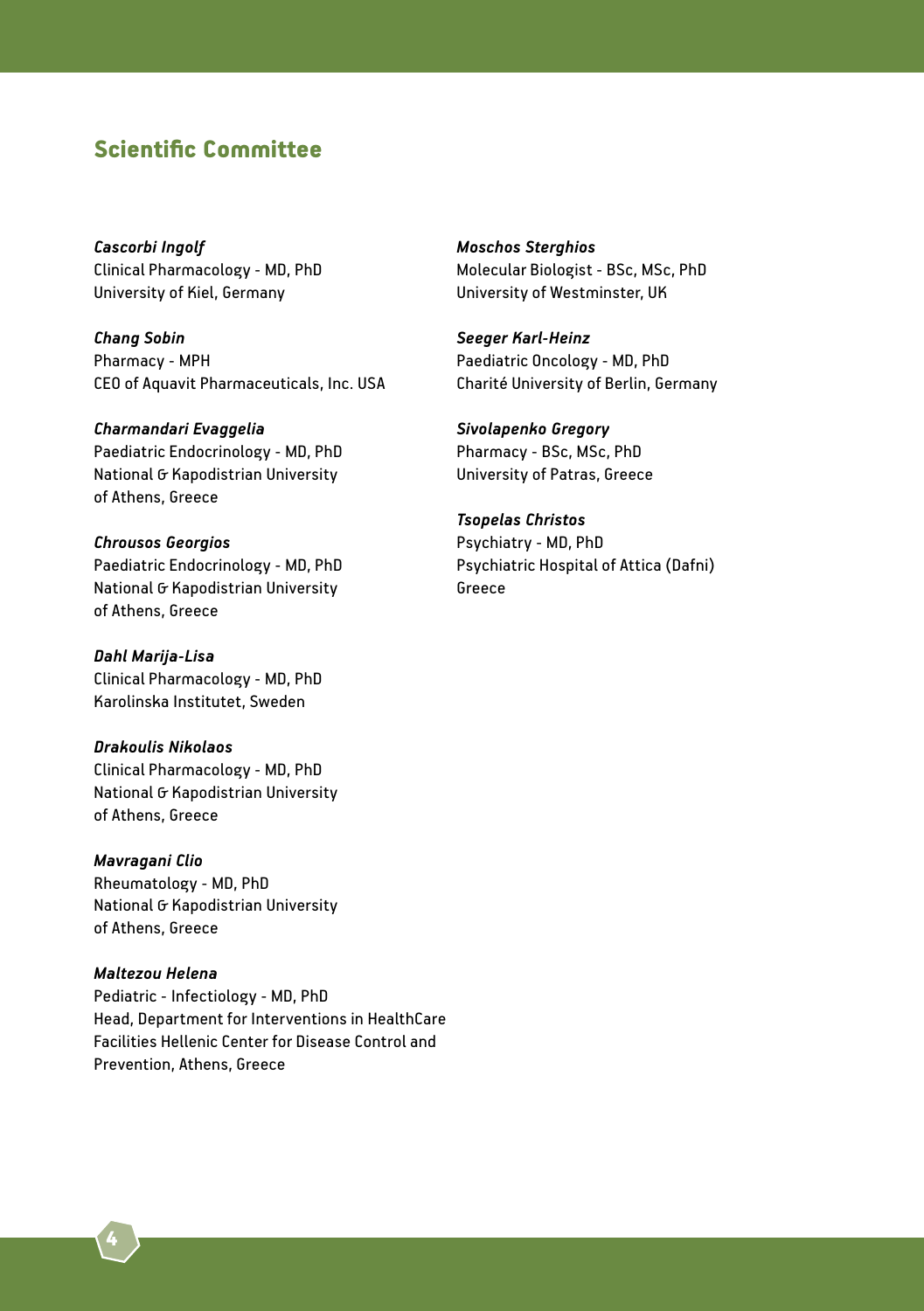# Invited Speakers

| <b>BILALIS, Thymios</b>             | Computer Engineer, PhD                            |
|-------------------------------------|---------------------------------------------------|
| <b>CASCORBI, Ingolf</b>             | MD. PhD                                           |
| CHALVATZI, Stevi                    | Pharmacist, BSc                                   |
| CHANG, Sobin                        | Pharmacist, BSc, MPH                              |
| CHARMANDARI, Evaggelia              | MD, PhD                                           |
| CHRYSSOMALLI, Euthymia              | Dentist, PhD                                      |
| CHRISSIKOU, Adrianna                | Pharmacist, BSc                                   |
| <b>CHROUSOS, Georgios</b>           | MD, PhD                                           |
| DAHL, Marija Lisa                   | MD, PhD                                           |
| DEMERTZIS, Nikolaos                 | Biochemist - Biotechnologist                      |
|                                     | BSc, MSc, PhD cand                                |
| <b>DESINIOTIS, Vassileios</b>       | Biologist, BSc                                    |
| DIMITRIOU, Polyxeni                 | Pharmacist, BSc                                   |
| <b>DRAKOULIS, Nikolaos</b>          | MD, PhD                                           |
| HALIASSOS, Alexandros               | MD, PhD                                           |
| <b>GRAPHAKOS, Stelios</b>           | MD, PhD                                           |
| KATSAROU, Martha-Spyridoula         | Biochemist-                                       |
|                                     | Biotechnologist, BSc, PhD                         |
| <b>KONSTANTINIDIS, Konstantinos</b> | MD, PhD, FACS                                     |
| <b>KROUPIS, Christos</b>            | Clinical Chemist, MSc, PhD                        |
| LATSI, Rozana                       | Pharmacist, BSc                                   |
| MALTEZOU, Helena                    | MD, PhD                                           |
| MAVRAGANI, Clio                     | MD. PhD                                           |
| MOSCHOS, Sterghios A.               | Molecular Biologist                               |
|                                     | FRSC, FIBMS, MRSB, BSc (HONS)                     |
|                                     | <b>PhD Pharmaceutics</b>                          |
|                                     | PAPANIKOLOPOULOU, Amalia Clinical Pharmacist, BSc |
| <b>REFENES, Nikolaos</b>            | Pharmacist, BSc, MSc, PhD                         |
| SEEGER, Karl-Heinz                  | MD, PhD                                           |

| MD, PhD                                            |
|----------------------------------------------------|
| Biotechnologist, BSc, MSc, PhD                     |
| SIVOLAPENKO, Grigoris<br>Pharmacist, BSc, MSc, PhD |
| Clinical Pharmacist                                |
| MSc. PhD cand                                      |
| Clinical Pharmacist, BSc, MSc, PhD                 |
| MD, PhD                                            |
| Photographer                                       |
| VASILAKOPOULOU, Dido<br>Biologist, BSc, MSc, PhD   |
| VISVIKIS-SIEST, Sophia<br>Pharmacist, PhD          |
| Biologist, MSc, PhD cand                           |
| Pharmacist, BSc, MSc cand                          |
|                                                    |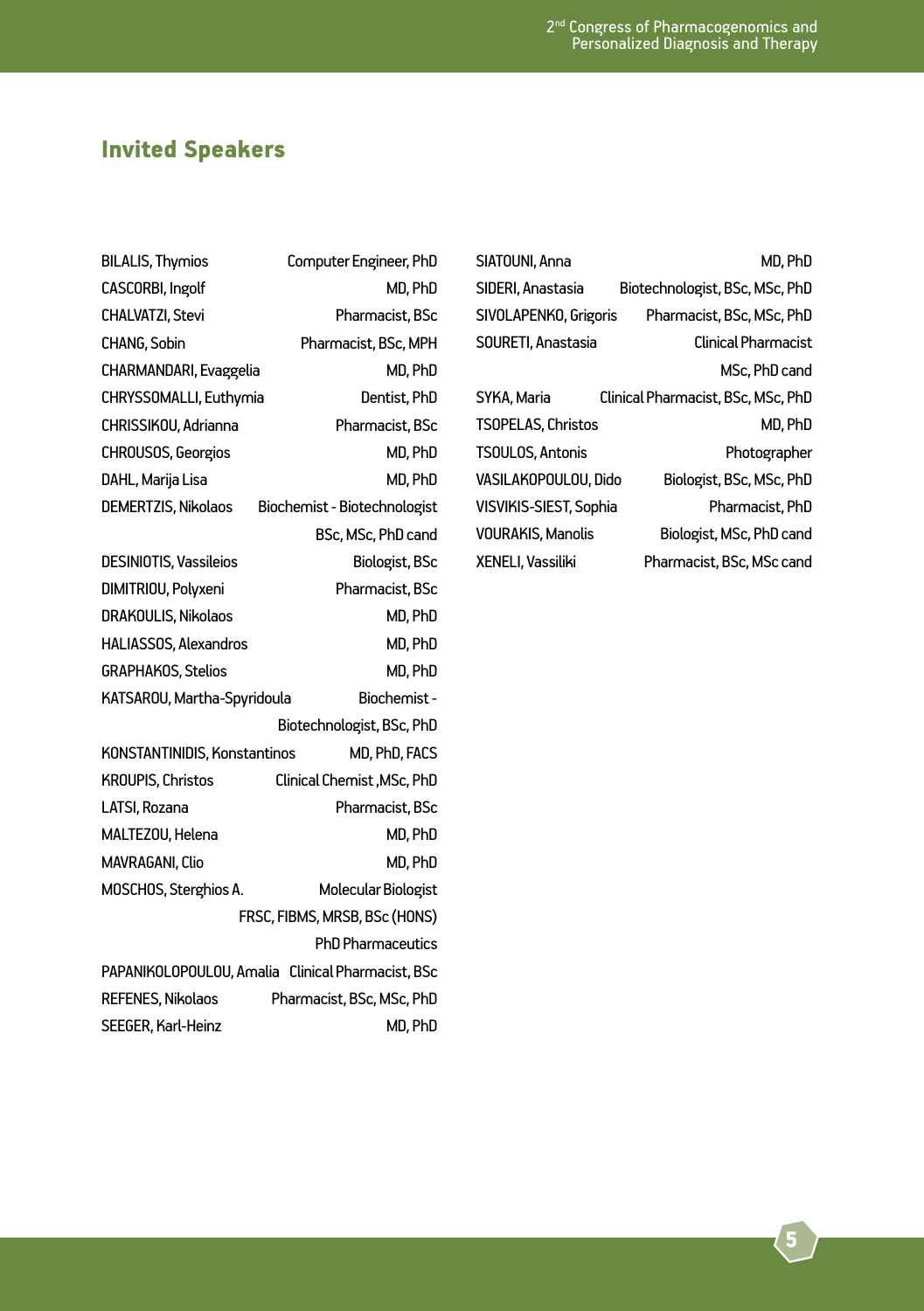

#### Dates

The 2<sup>nd</sup> Congress of Pharmacogenomics and Personalized Diagnosis and Therapy will take place on *November, 4, 5 and 6, 2016.*

#### Congress Venue

Auditorium of Physiology "G. Kotzias" (Building 15) Medical School of National G Kapodistrian University of Athens, Greece.

#### CME Accreditation

The congress will be accredited with 13 CME credits by the Panhellenic Medical Association.

#### Language

The official language of the congress is English. All abstracts and presentations should be in English.

#### Abstract Submission

Deadline: *October 15th, 2016*

#### Registration Fees

Physicians, Pharmacists & other HCPs: 35€ per person Pharmaceutical industries: 350€ (fee per company for 1-10 representatives) EEPHARM members: 5€ per person Students: 5€ per person

Registration fee for participants includes:

- *Admission to all scientific sessions*
- *Admission to oral presentations*
- *Admission to exhibition*
- *Congress material (congress bag, Final Printed Program)*
- *Coffee breaks & light lunches at the congress venue*
- *Welcome Reception and Closing Ceremony*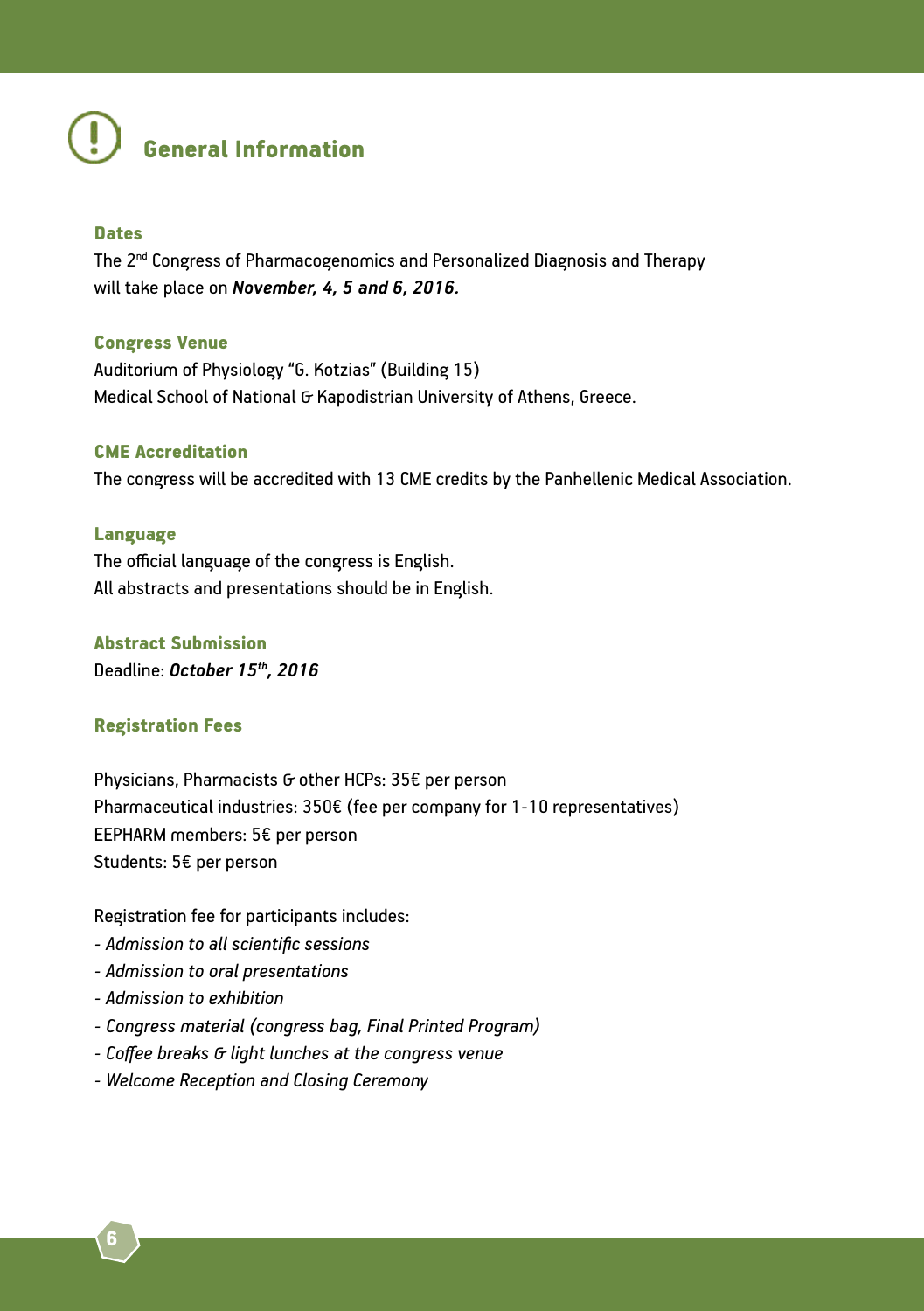#### Payment Method

Select the payment method that suits you more. Visit the official congress site for detailed information.

#### Cancellation Policy

For written cancellations received before October 30, 2016 cancellation fee will be applied. Thereafter no refund will be paid on the registration fees.

#### Exhibition and Sponsorship

For sponsorship opportunities and/or exhibition space visit the official congress website.

### Hellenic Society of Pharmacogenomics and Personalized Diagnosis and Therapy Membership (EEPHARM)

To benefit from reduced registration rates, you have to be in good standing for paid membership or become a member. For questions regarding EEPHARM membership please contact www.esptnet-eu.gr Tel. +30 210 727 4149, Fax +30 210 727 4512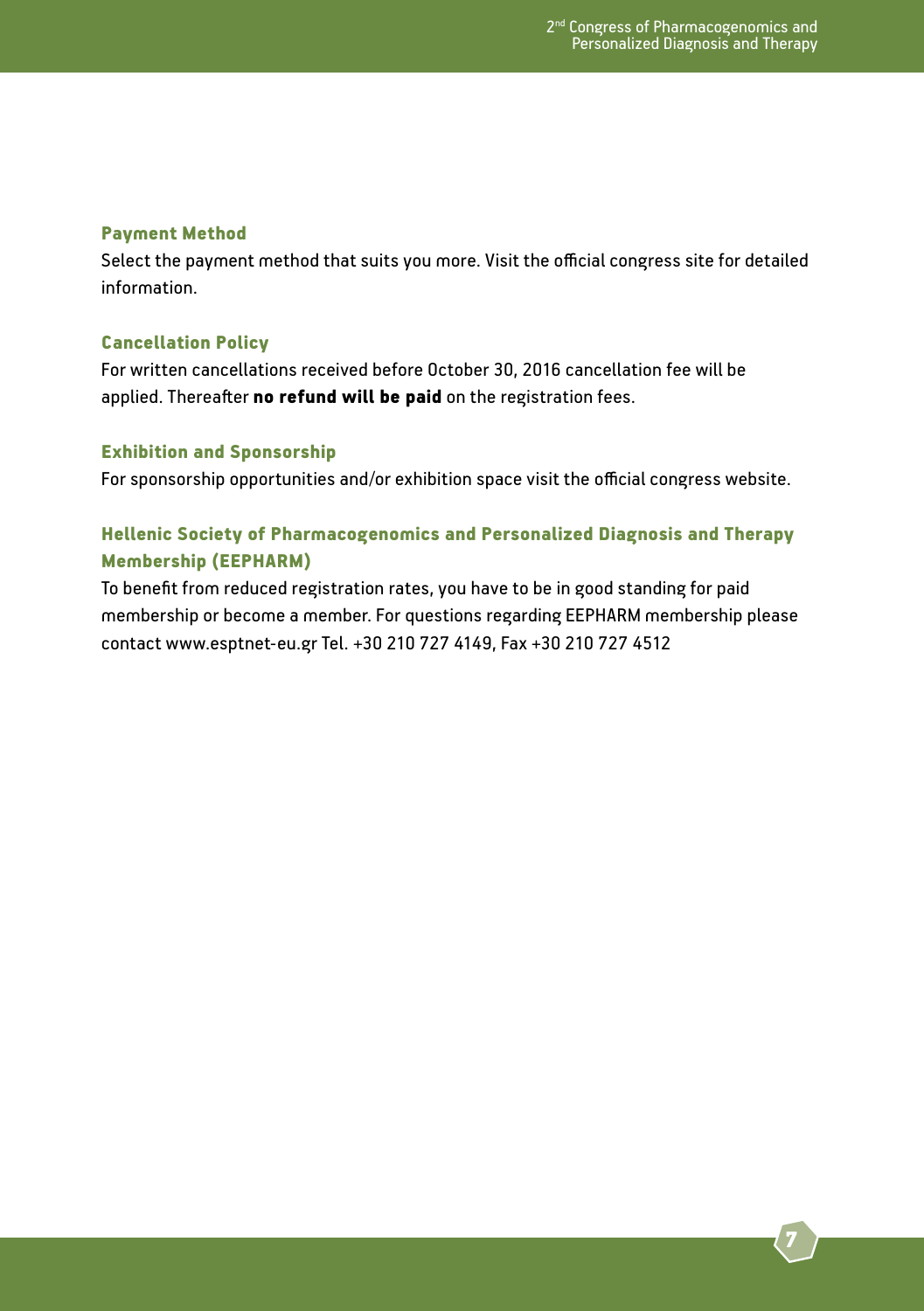# Scientific Program

| Friday, November 4, 2016 |                                                                 |
|--------------------------|-----------------------------------------------------------------|
| $12:30 - 13:00$          | <b>Registration</b>                                             |
| $13:00 - 13:30$          | <b>Congress Opening Ceremony</b>                                |
|                          | <b>Nikolaos Drakoulis</b>                                       |
|                          | President of the Hellenic Society of Pharmacogenomics           |
|                          | and Personalized Diagnosis and Therapy (EEPHARM)                |
|                          | Chairman of the Organizing Committee                            |
|                          | <b>Efstratios Patsouris</b>                                     |
|                          | Dean of the School of Health Sciences                           |
|                          | National G Kapodistrian University of Athens                    |
|                          | Despoina Makridaki                                              |
|                          | Vice President of the National Organization for Medicines (EOF) |
|                          | <b>Michalis Vlastarakos</b>                                     |
|                          | President of the Panhellenic Medical Association (PIS)          |
|                          | <b>Georgios Patoulis (invited)</b>                              |
|                          | President of the Medical Association Athens (ISA)               |
|                          | <b>Antonios Avgerinos</b>                                       |
|                          | <b>President of the Hellenic Red Cross</b>                      |
|                          | <b>Aristides M. Tsatsakis</b>                                   |
|                          | Director of Laboratory of Toxicology, University of Crete       |
|                          | President of EUROTOX, and the Hellenic Society of Toxicology    |
|                          |                                                                 |
|                          |                                                                 |
|                          |                                                                 |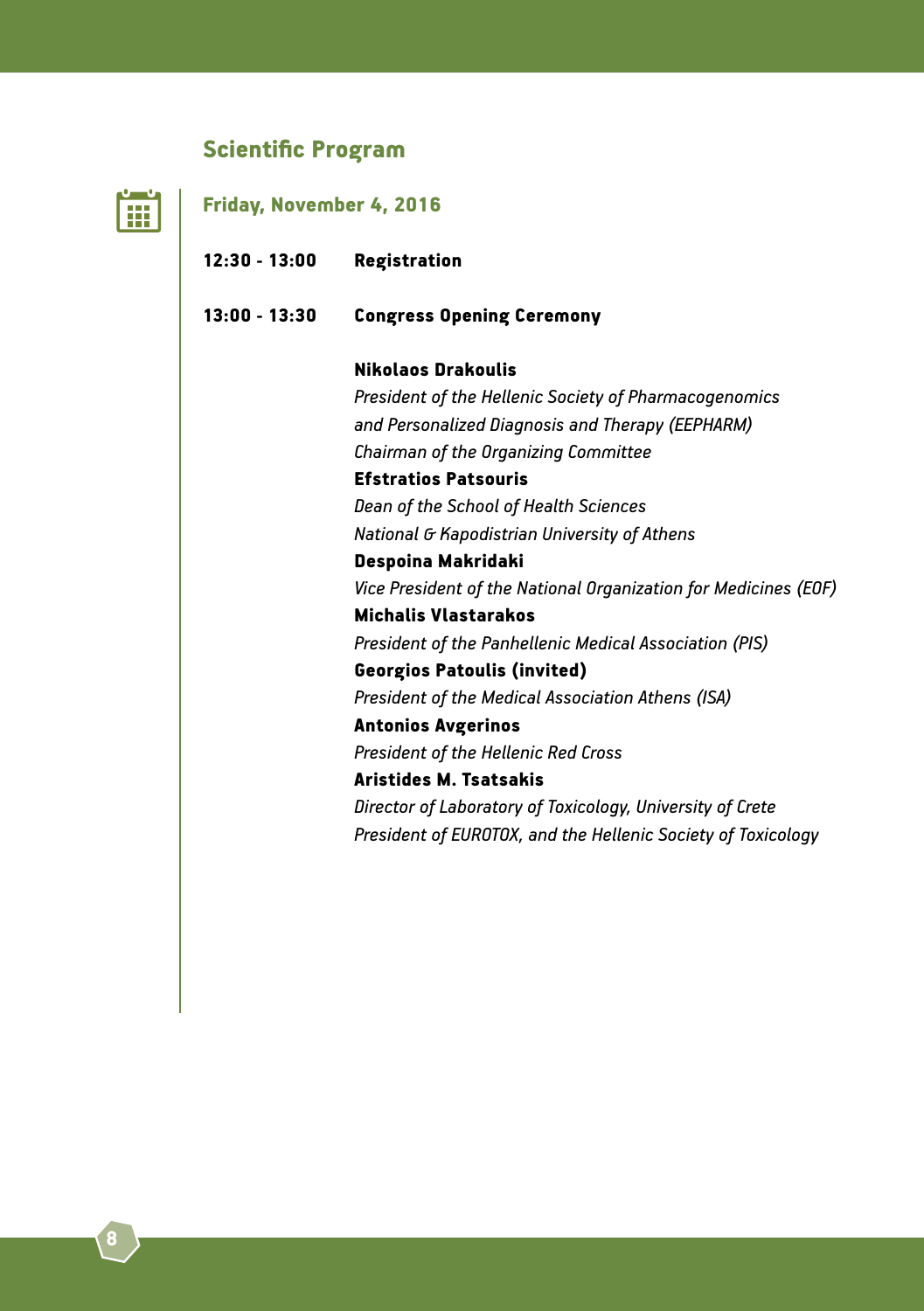| $13:30 - 17:15$ | <b>Personalized Diagnosis and Therapy</b><br>of Metabolic Syndrome<br>Chair: Georgios Chrousos, Evaggelia Charmandari                                                                                                |
|-----------------|----------------------------------------------------------------------------------------------------------------------------------------------------------------------------------------------------------------------|
| $13:30 - 14:15$ | <b>Personalized Diagnosis and Therapy of Metabolic</b><br>Syndrome (Keynote lecture).<br>G. Chrousos                                                                                                                 |
| $14:15 - 14:45$ | <b>Personalized Robotic Surgery for Treating</b><br><b>Metabolic Syndrome.</b><br>K. Konstantinidis                                                                                                                  |
| $14:45 - 15:45$ | <b>Lunch Break</b>                                                                                                                                                                                                   |
| $15:45 - 16:00$ | <b>Frequency Distribution of Predisposing to</b><br><b>Type II Diabetes Mellitus and/or Obesity</b><br><b>Gene Polymorphisms in a Greek Population</b><br>and their Impact in Personalized Medicine.<br>N. Demertzis |
| $16:00 - 16:15$ | <b>Investigation of Various Gene Polymorphism</b><br><b>Relationships in Asthma Patients and the</b><br><b>Importance of Type II Diabetes Coexistence.</b><br>M. Svka                                                |
| $16:15 - 16:45$ | Development of a National e-Health System<br>for the Prevention and Management of<br><b>Childhood Obesity.</b><br>F. Charmandari                                                                                     |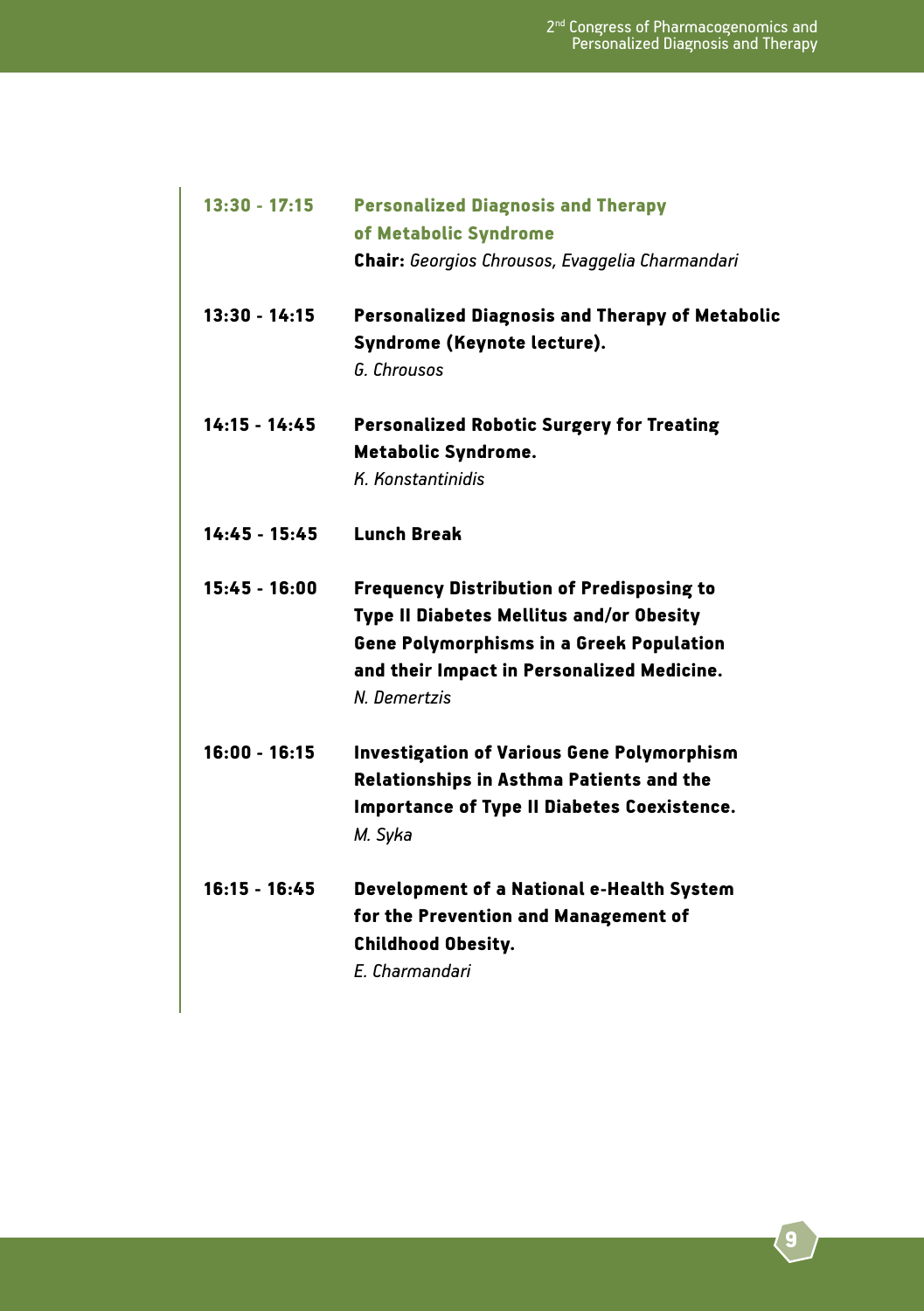| $16:45 - 17:00$ | <b>Frequency of Occurrence of Single Nucleotide</b><br><b>Polymorphisms Associated with Different</b><br>Responses to Alcohol in 1276 Caucasian Volunteers.<br>M. Vourakis     |
|-----------------|--------------------------------------------------------------------------------------------------------------------------------------------------------------------------------|
| $17:00 - 17:15$ | Epidemiology of Genetic Variations Within<br>the Homocysteine Metabolic Pathway in<br><b>Greek Caucasian Volunteers.</b><br>S. Chalvatzi                                       |
| 17:15 - 17:30   | <b>Coffee Break</b>                                                                                                                                                            |
| 17:30 - 19:45   | <b>Pharmacogenetics - Pharmacogenomics</b><br><b>Chair: Ingolf Cascorbi, Nikolaos Drakoulis</b>                                                                                |
| 17:30 - 18:15   | Pharmacogenomics in Cancer Drug Resistance<br>(Keynote lecture).<br>I. Cascorbi                                                                                                |
| 18:15 - 18:45   | <b>Genetics of Age-Related Macular Degeneration.</b><br>Ch. Kroupis                                                                                                            |
| $18:45 - 19:00$ | Allele distribution of the 2A-Serotonin-Receptor<br>Common Variant, rs1328674, in Patients Resistant<br>to Antipsychotic Therapy.<br>V. Xeneli                                 |
| $19:00 - 19:15$ | <b>Population Based Analysis of the Frequenting</b><br>of HFE Gene Polymorphisms: Correlation with<br>the Susceptibility to Develop Hereditary<br>Hemochromatosis.<br>R. Latsi |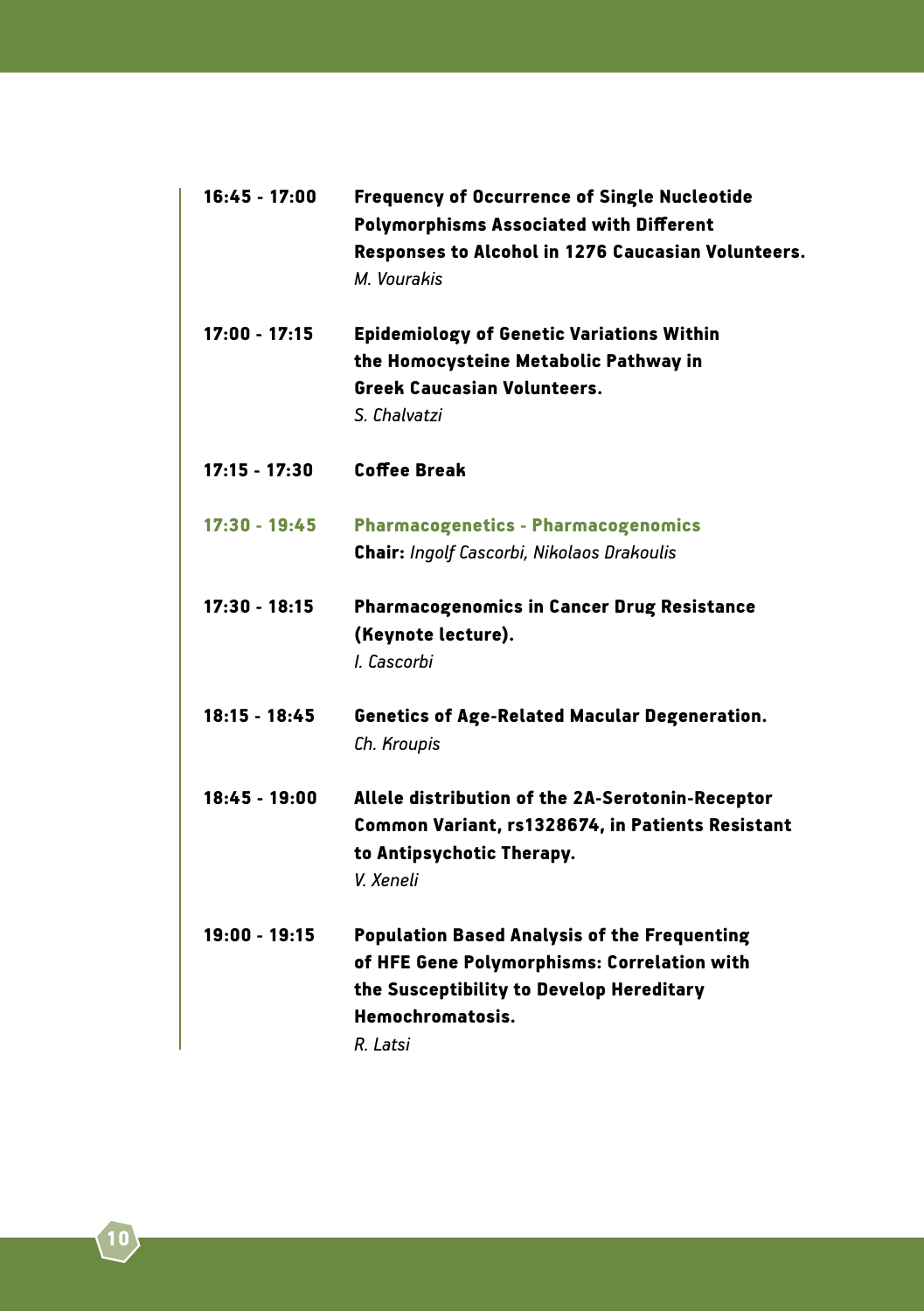| $19:15 - 19:30$ | <b>Prevalence of Antioxidant Capacity Genes</b> |  |
|-----------------|-------------------------------------------------|--|
|                 | in a Greek Population Sample.                   |  |
|                 | V. Desiniotis                                   |  |

19:30 - 19:45 Frequency Distribution of Vitamin D Receptor Gene (VDR) Alterations in 1465 Caucasian Volunteers and Implications in Personalized Treatment. *P. Dimitriou*



# Saturday, November 5, 2016

| $09:30 - 10:00$ | <b>Registration</b>                                 |
|-----------------|-----------------------------------------------------|
| $10:00 - 10:30$ | Remember - Θυμήσου / 2003                           |
|                 | Antonis Tsoulos                                     |
| $10:30 - 13:30$ | <b>Personalized Diagnosis and Therapy of</b>        |
|                 | <b>Central Nervous System Diseases</b>              |
|                 | <b>Chair:</b> Marija-Lisa Dahl, Christos Tsopelas   |
| $10:30 - 11:15$ | <b>Clinical Pharmacogenetics in Psychiatry</b>      |
|                 | (Keynote lecture).                                  |
|                 | M.I. Dahl                                           |
| $11:15 - 11:45$ | <b>SCN1A Polymorphism Depending Therapeutic</b>     |
|                 | <b>Response Analysis of Greek Patients with</b>     |
|                 | <b>Complex Partial Seizures.</b>                    |
|                 | A. Siatouni                                         |
| $11:45 - 12:00$ | <b>Molecular Pathogenesis of Parkinson Disease:</b> |
|                 | Insights from Genetic Studies.<br>N. Refenes        |
|                 |                                                     |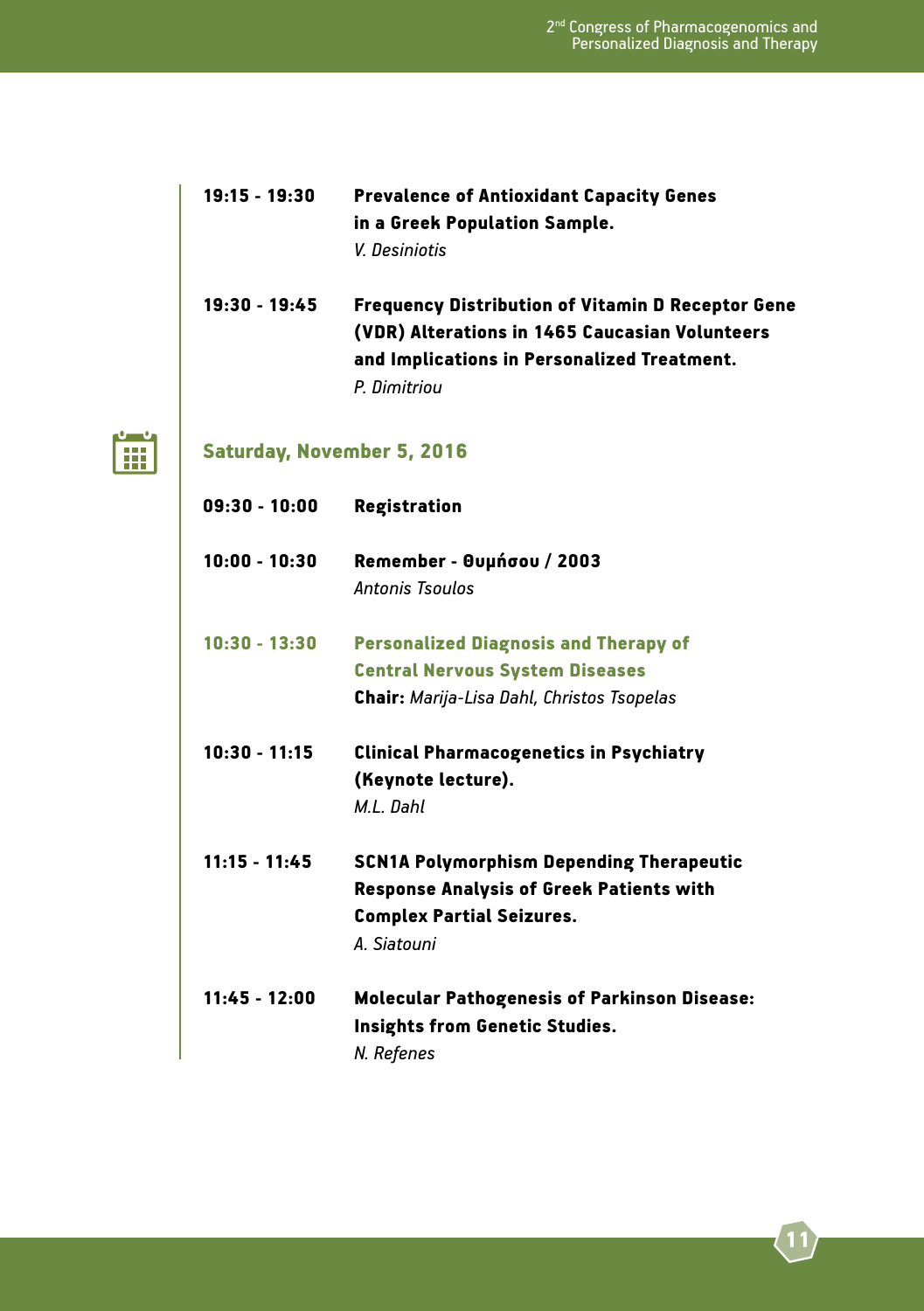| $12:00 - 12:15$ | <b>Coffee Break</b>                                                                                                                                                           |
|-----------------|-------------------------------------------------------------------------------------------------------------------------------------------------------------------------------|
| $12:15 - 12:30$ | How do Genes Correlate with Intelligence?<br>M.S. Katsarou                                                                                                                    |
| $12:30 - 13:00$ | Advances in Genomics that Lead to Personalized<br><b>Management of Mental Disorders in Daily</b><br><b>Clinical Practice.</b><br>Ch. Tsopelas                                 |
| 13:00 - 13:30   | New Aspects of L-Dopa Decarboxylase Biology.<br>D. Vassilacopoulou                                                                                                            |
| $13:30 - 14:30$ | <b>Lunch Break</b>                                                                                                                                                            |
| $14:30 - 16:45$ | <b>Personalized Diagnosis and Therapy of Cancer</b><br>and Autoimmune Diseases<br>Chair: Karl-Heinz Seeger, Clio Mavragani                                                    |
| $14:30 - 15:15$ | The Relevance of Molecular Genetic Advances<br>in Diagnostic and Treatment of Childhood Acute<br>Leukemia (Keynote lecture).<br>K.H. Seeger                                   |
| $15:15 - 15:45$ | <b>IFCC Online PT-DB project: Meeting the Clients</b><br>with the Producers on Proficiency Testing of Rare<br>Analyses and Companion Diagnostics.<br>A. Haliassos             |
| $15:45 - 16:00$ | The Use of Oral Glutamine in the Prevention of<br>Radiation Induced Adverse Effects in Patients with<br>Thoracic and Upper Aerodigestive Malignancies.<br>A. Papanikolopoulou |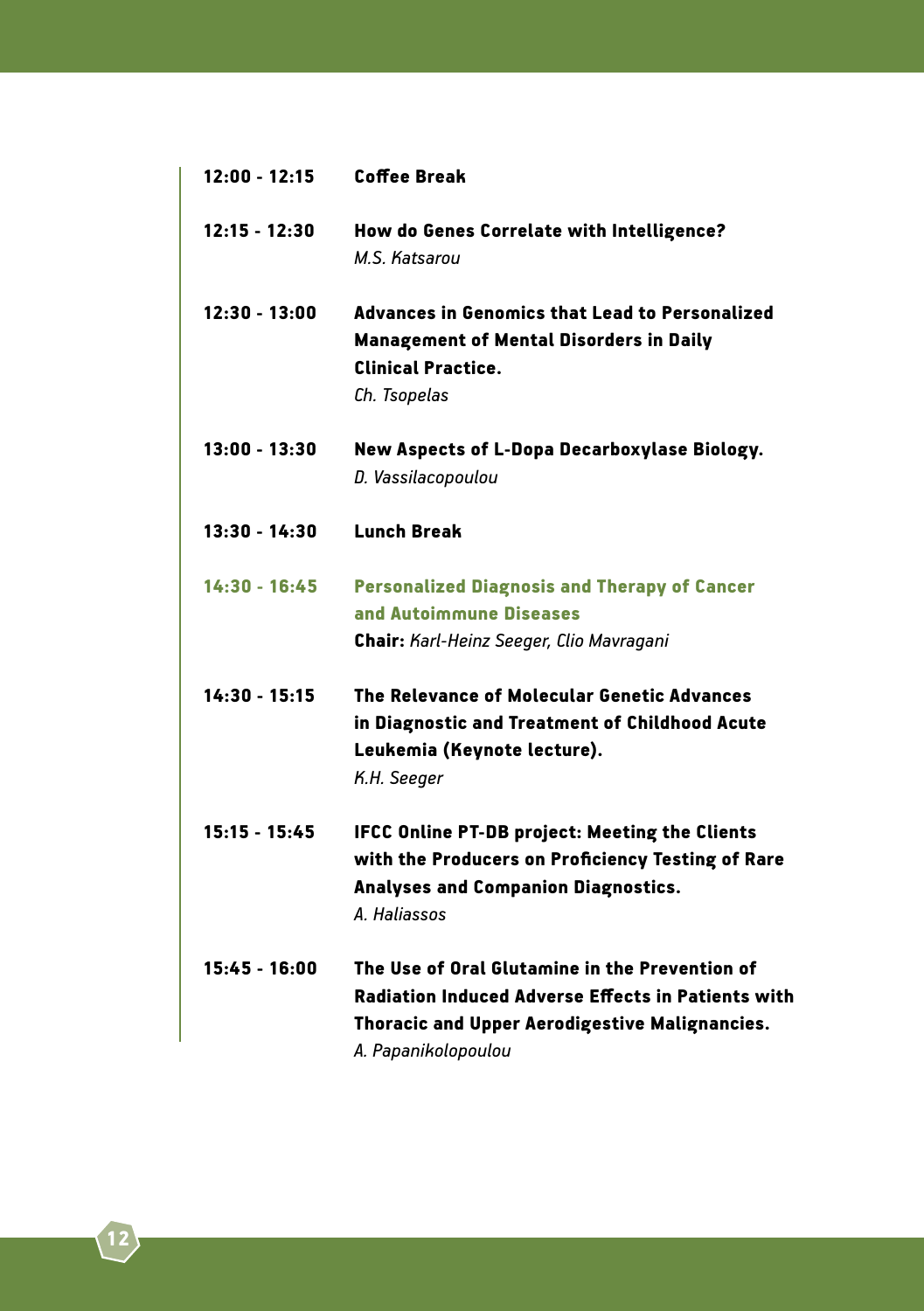| $16:00 - 16:30$ | Sjogren's Syndrome and Lymphomagenesis:<br>From Genes to Pathophysiology.<br>C. Mavragani                                         |
|-----------------|-----------------------------------------------------------------------------------------------------------------------------------|
| 16:30 - 16:45   | Angiogenic Markers for Personalized Therapy<br>of Gynecologic Alignancies.<br>N. Soureti                                          |
| $16:45 - 17:15$ | N. Salakos                                                                                                                        |
| $17:15 - 17:30$ | Coffee Break                                                                                                                      |
| 17:30 - 19:30   | <b>Personalized Diagnosis and Therapy of</b><br><b>Infectious Diseases</b><br><b>Chair:</b> Sterghios A. Moschos, Helena Maltezou |
| 17:30 - 18:15   | Making a Difference: Leveraging Innovation<br>to Meet Clinical Need (Keynote lecture).<br>S. Moschos                              |
| $18:15 - 18:30$ | <b>Sensitive DNA-Array Detection and Typing in</b><br>Asymptomatic Partners of HPV Infected Individuals.<br>A. Chrissikou         |
| $18:30 - 19:00$ | HPV Status in Oral Epithelial Lesions:<br>the Importance in Prevention, Diagnosis<br>and Therapy.<br>E. Chrissomali               |
| $19:00 - 19:30$ | The Cocooning Strategy: Vaccinating Mothers<br>in order to Protect their Young Infants.<br>H. Maltezou                            |
|                 |                                                                                                                                   |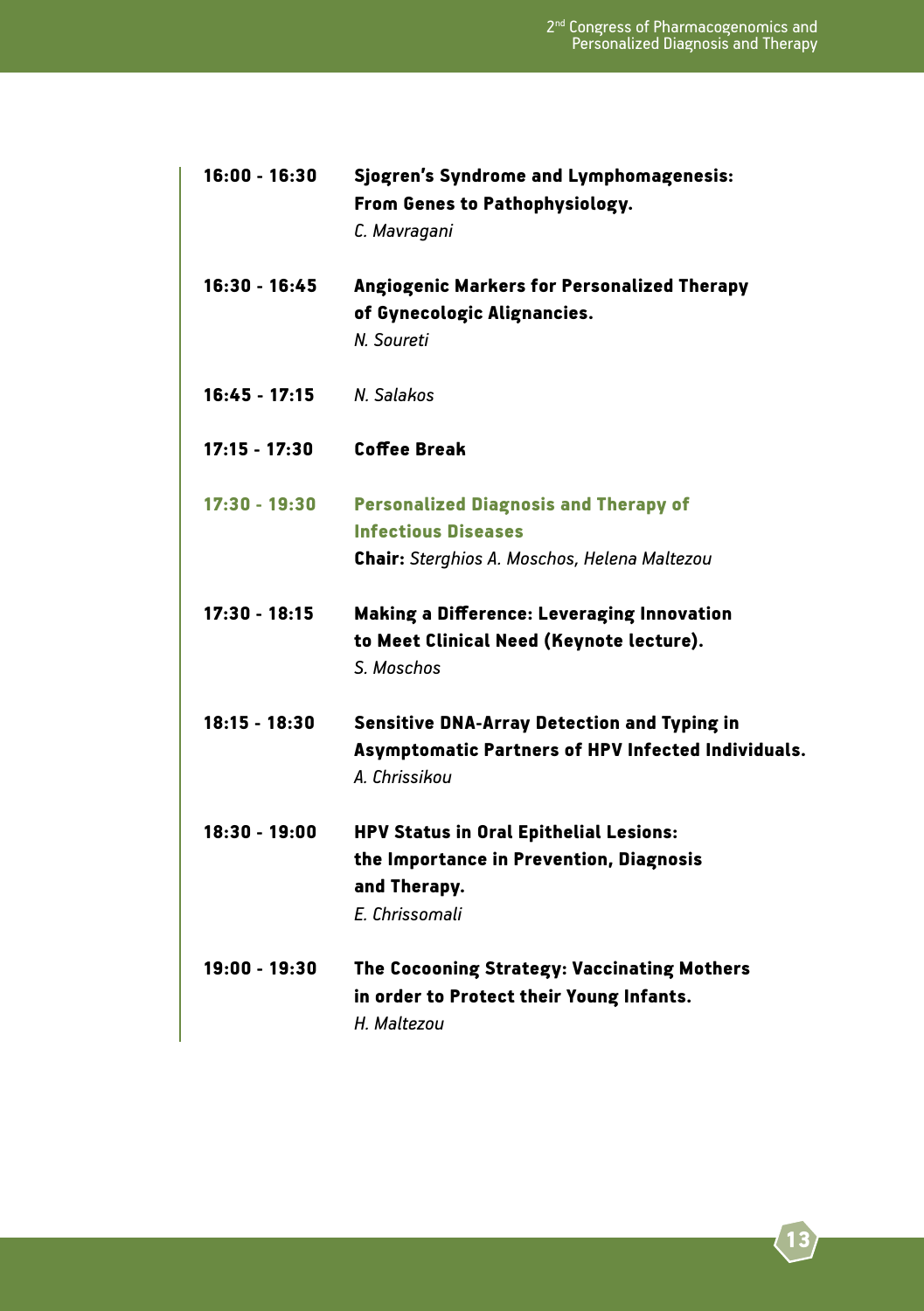

# Sunday November 6, 2016

| $09:30 - 10:00$ | <b>Registration</b>                                                                                                                                                                                                                                                                                                                                                                                          |
|-----------------|--------------------------------------------------------------------------------------------------------------------------------------------------------------------------------------------------------------------------------------------------------------------------------------------------------------------------------------------------------------------------------------------------------------|
| $10:00 - 11:30$ | <b>Personalized Medicine, Big Data and</b>                                                                                                                                                                                                                                                                                                                                                                   |
|                 | Pharmacogenovigilance                                                                                                                                                                                                                                                                                                                                                                                        |
|                 | Chair: Sobin Chang, Gregory Sivolapenko                                                                                                                                                                                                                                                                                                                                                                      |
| $10:00 - 10:45$ | The New Frontier in Pharma Innovation:                                                                                                                                                                                                                                                                                                                                                                       |
|                 | <b>Personalized Medicine through Industry</b>                                                                                                                                                                                                                                                                                                                                                                |
|                 | Convergence and Big Data (Keynote lecture).                                                                                                                                                                                                                                                                                                                                                                  |
|                 | S. Chang                                                                                                                                                                                                                                                                                                                                                                                                     |
| $10:45 - 11:15$ | <b>Medical Informatics in Personalized Medicine.</b>                                                                                                                                                                                                                                                                                                                                                         |
|                 | T. Bilalis                                                                                                                                                                                                                                                                                                                                                                                                   |
| $11:15 - 11:45$ | Pharmacogenovigilance.                                                                                                                                                                                                                                                                                                                                                                                       |
|                 | A. Sideri                                                                                                                                                                                                                                                                                                                                                                                                    |
| $11:45 - 12:05$ | Haematopoietic Stem Cell Transplantation.                                                                                                                                                                                                                                                                                                                                                                    |
|                 | S. Graphakos                                                                                                                                                                                                                                                                                                                                                                                                 |
| $12:05 - 12:20$ | <b>Coffee Break</b>                                                                                                                                                                                                                                                                                                                                                                                          |
| $12:20 - 13:20$ | <b>Poster G Oral Presentations</b>                                                                                                                                                                                                                                                                                                                                                                           |
| $P/O-1$         | <b>Genetic Predisposition to Obesity and Metabolic</b><br>Syndrome: The Clinical Effectiveness of Pioglitazone.<br>G. Simeakis <sup>1,2</sup> , V. Vasileiou <sup>2</sup> , N. Drakoulis <sup>3</sup> , M.S. Katsarou <sup>3</sup><br>E. Zapanti <sup>2</sup> , J. Koutsikos <sup>4</sup> , K. Athanasiou <sup>4</sup> , K. Saltiki <sup>1</sup> ,<br>M. Alevizaki <sup>1</sup> E. Anastasiou <sup>2</sup> . |
|                 |                                                                                                                                                                                                                                                                                                                                                                                                              |
|                 |                                                                                                                                                                                                                                                                                                                                                                                                              |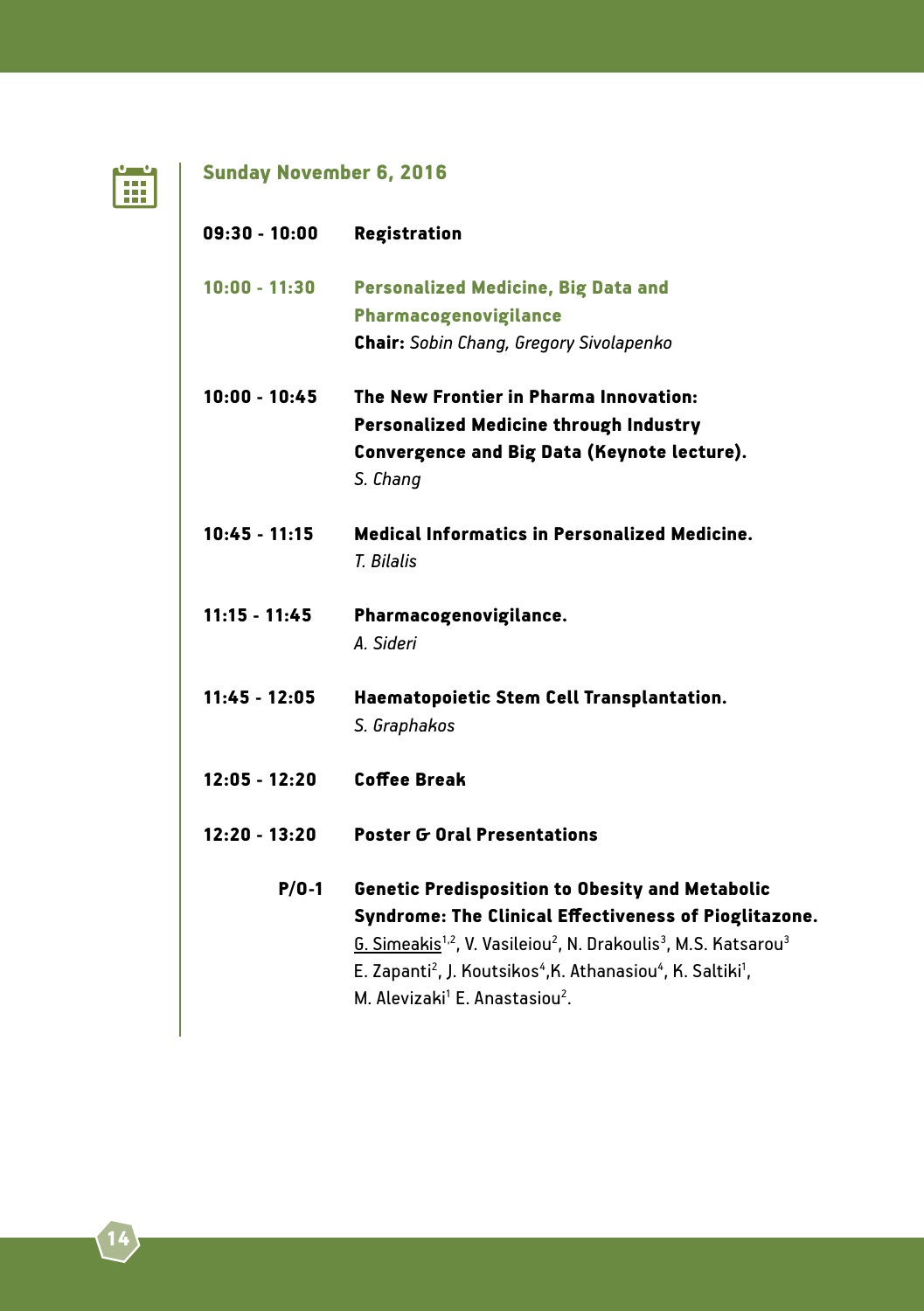1 Endocrinology Unit, Clinic of Therapeutics, Medical School, University of Athens 2 <sup>2</sup>Endocrinology Dept., Alexandra Hospital, Athens <sup>3</sup>Research Laboratory of Clinical Pharmacology and Pharmacogenomics, Faculty of Pharmacy, National and Kapodistrian University of Athens 4 Dept. of Nuclear Medicine, 401 Military Hospital of Athens

#### P/O-2 How do genes influence personality.

 Nikolaos Naziris, Nikolaos Drakoulis Research Laboratory of Clinical Pharmacology and Pharmacogenomics, Faculty of Pharmacy, National and Kapodistrian University of Athens

P/O-3 The effect of demographic and environmental factors on the in vivo activity of CYP1A2 and NAT2 drug-metabolizing enzymes in Greeks. Elias Begas<sup>1</sup>, Thomas Kilindris<sup>2</sup>, Vassiliki Tsiokou<sup>1</sup>, Evangelos Kouvaras', Eftihia Asprodini'.<br>'Laboratory of Pharmacology, Denartme <sup>1</sup> Laboratory of Pharmacology, Department of Medicine, University of Thessaly, Larissa, Greece. 2<br>2<br>2<br>2 Laboratory of Medical Physics, Department of Medicine, University of Thessaly, Larissa, Greece.

> P/O-4 Frequency distribution of Arg389Gly polymorphism in a South-Eastern European population from Greece.

> > Aikaterini Karathanassopoulou, Aggeliki Andrianopoulou, Martha-Spyridoula Katsarou, Vasileios Dessiniotis, Nikolaos Drakoulis.

 Research Laboratory of Clinical Pharmacology and Pharmacogenomics, Faculty of Pharmacy, National and Kapodistrian University of Athens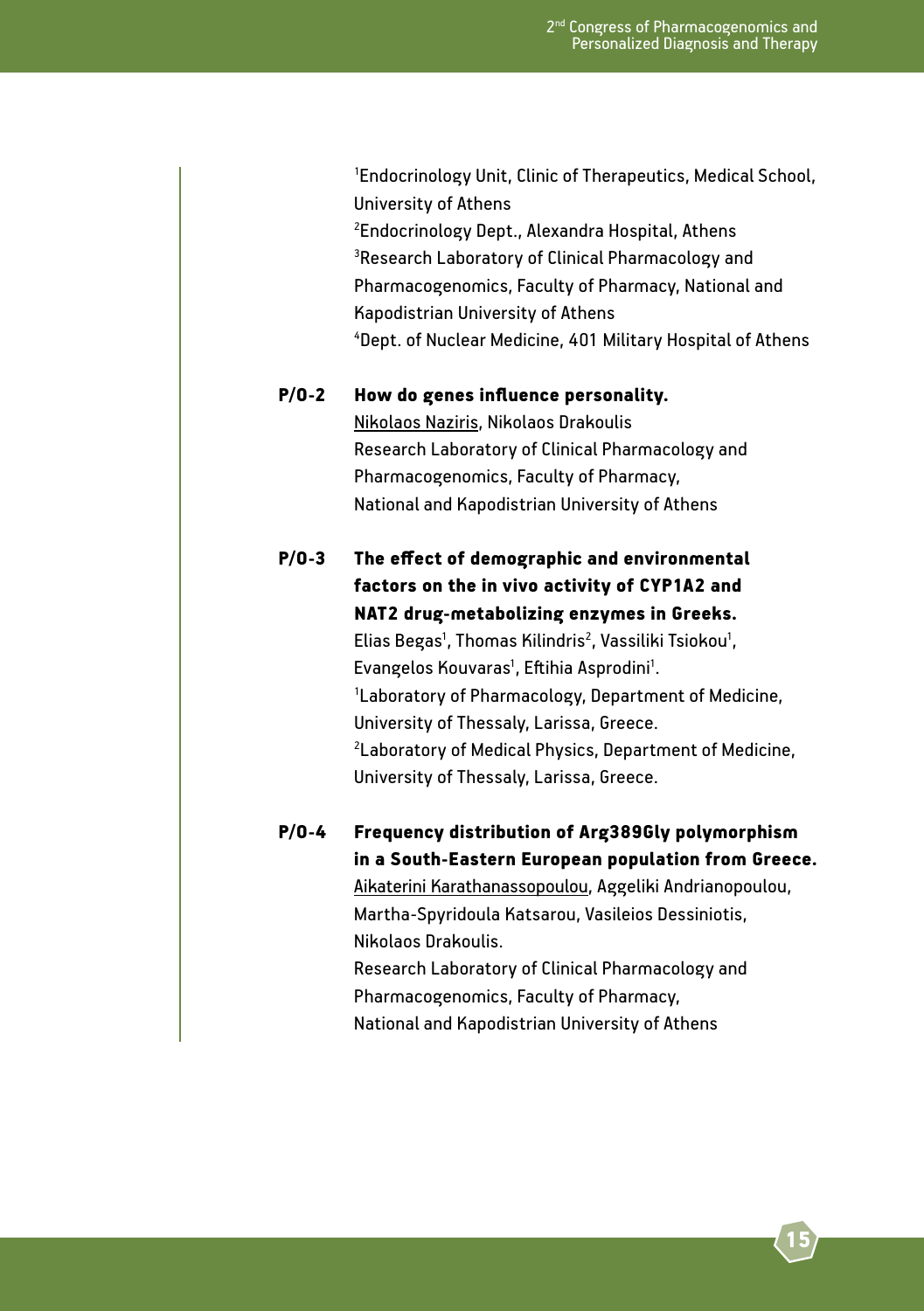| $P/O-5$         | <b>Impact of Common Genetic Variants on the Statin</b>                                                                                                                                                                                                            |
|-----------------|-------------------------------------------------------------------------------------------------------------------------------------------------------------------------------------------------------------------------------------------------------------------|
|                 | and Fibrate Treatment in a Sample of 1094 Greek<br>Volunteers.                                                                                                                                                                                                    |
|                 | Nikolaos Varakliotis, Periklis Daskalakis, Martha-Spyridoula<br>Katsarou, Nikolaos Demertzis, Nikolaos Drakoulis.<br>Research Laboratory of Clinical Pharmacology and<br>Pharmacogenomics, Faculty of Pharmacy, National and<br>Kapodistrian University of Athens |
| $P/O - 6$       | Thrombophiliae Pharmacogenomics: A patient                                                                                                                                                                                                                        |
|                 | centered approach of classic treatment pathways.                                                                                                                                                                                                                  |
|                 | Christos Tsagkaris.                                                                                                                                                                                                                                               |
|                 | Medical Department, School of Health Science,                                                                                                                                                                                                                     |
|                 | University of Crete                                                                                                                                                                                                                                               |
| $13:20 - 14:00$ | <b>Lunch Break</b>                                                                                                                                                                                                                                                |
| 14:00 - 14:30   | <b>Presentation of European Society of</b><br><b>Pharmacogenomics and Personalised Therapy</b><br>(E.S.P.T.) In memory of Prof. Gérard Siést †<br>S. Visvikis-Siést                                                                                               |
| $14:30 - 16:00$ | <b>EEPHARM General Assembly</b>                                                                                                                                                                                                                                   |
| 14:00 - 16:00   | <b>Parallel Sessions organized by Industry</b>                                                                                                                                                                                                                    |
| $14:00 - 15:00$ | Cypro <b>S</b> CIS Oncology<br><b>CYPRO</b>                                                                                                                                                                                                                       |
| 15:00 - 16:00   | <b>ZEINCRO</b><br><b>ZEINCRO</b>                                                                                                                                                                                                                                  |
| 16:00           | <b>Closing Ceremony</b>                                                                                                                                                                                                                                           |
|                 | N. Drakoulis                                                                                                                                                                                                                                                      |
|                 |                                                                                                                                                                                                                                                                   |